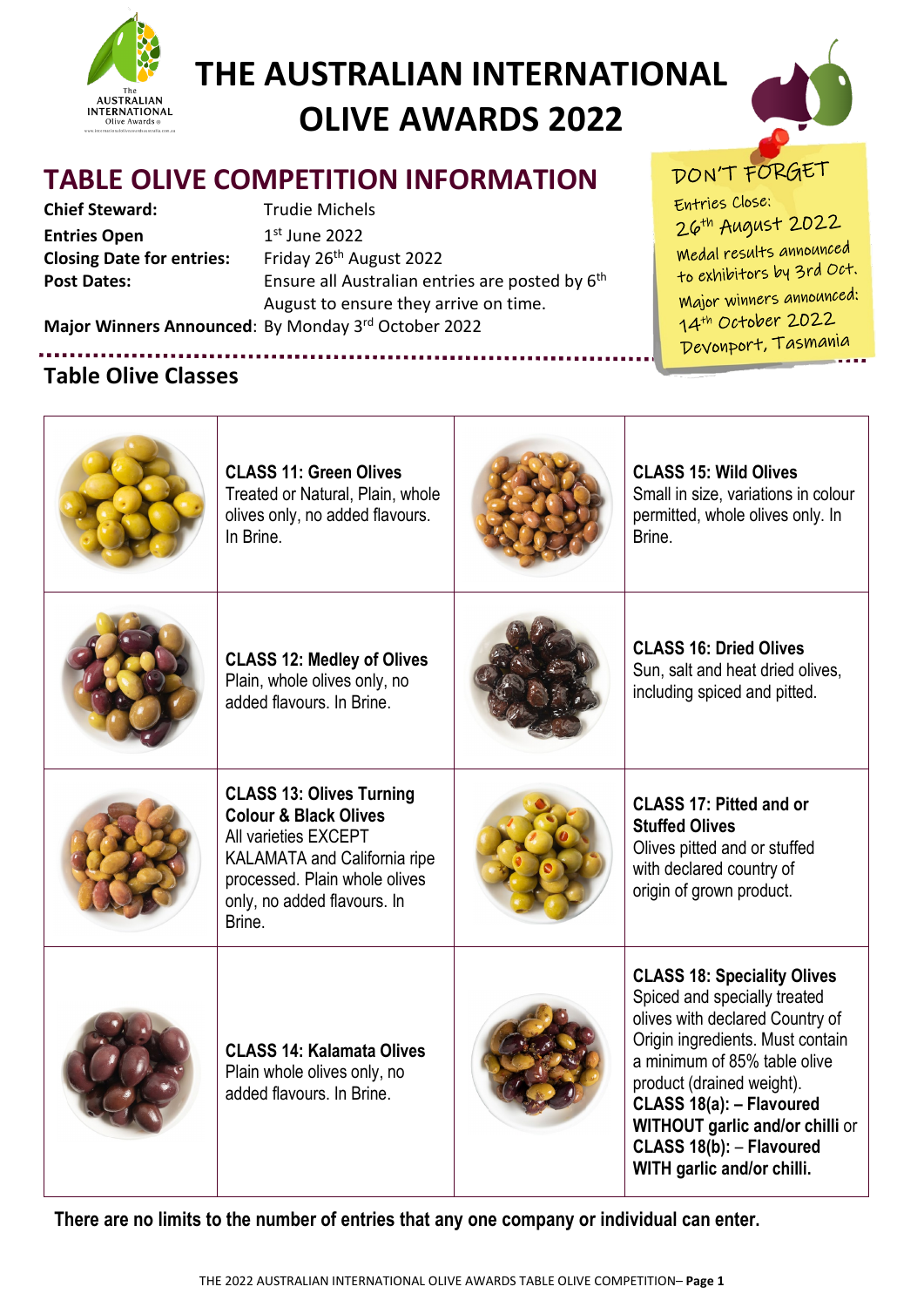



# **Chemical Analysis Testing**

Entries will be tested by an accredited laboratory to ensure they are fit for human consumption and the salt and pH levels are within normal guidelines.

Competition testing requirements are consistent with AOA's OliveCare® Code of Practice parameters in accordance with *The Voluntary Industry Standard for Table Olives in Australia (RIRDC 2012 / Updated January 2020).* 

#### **Table olives in brine - natural (unpasteurised):**

- Minimum sodium chloride (NaCl):  $6\%$   $(a_w < 0.975)$
- Maximum pH: 4.3
- Microbiological Criteria Escherichia coli: Not detectable (<3 cfu/g)
- Microbiological Criteria *Clostridium perfringens*: Not detectable (<10 cfu/g)

#### **Table olives in brine - treated with sodium hydroxide (NaOH) (unpasteurised):**

- Minimum sodium chloride (NaCl): 5%  $(a_w < 0.97)$
- Maximum pH: 4.0
- Microbiological Criteria Escherichia coli: Not detectable (<3 cfu/g)
- Microbiological Criteria *Clostridium perfringens*: Not detectable (<10 cfu/g)

#### **Table olives in brine - Pasteurised:**

- Maximum pH: 4.3
- Microbiological Criteria Escherichia coli: Not detectable (<3 cfu/g)
- Microbiological Criteria Lactobacillus: <10 cfu/g
- Microbiological Criteria *Clostridium perfringens*: Not detectable (<10 cfu/g)

#### **Table olives not in brine - Dehydrated / Shrivelled (nonpasteurised):**

- Water activity  $a_w < 0.94$  (10% NaCl)
- Microbiological Criteria Escherichia coli: Not detectable (<3 cfu/g).
- Microbiological Criteria *Clostridium perfringens*: Not detectable (<10 cfu/g)

For more information about *The Voluntary Industry Standard for Table Olives in Australia* visit: <https://australianolives.com.au/table-olive-standard/>

## **Entry Fees (per entry)**

To receive the discounted entry fees below, all 2022/2023 AOA Financial membership fees MUST be up to date or either paid in advance or at the time of entering the Competition. Invoices for membership will be emailed in early July 2022. A remittance statement or payment for AOA & COP membership(s) must be sent with your entry forms. **No Exceptions.**

| Prices are GST exclusive. International Exhibitors<br>will not be charged GST.                                                 | <b>Classes</b><br>11-19 |
|--------------------------------------------------------------------------------------------------------------------------------|-------------------------|
| Australian and International Table Olives (per<br>entry)                                                                       | $$390.^{00}$            |
| 40% Discount for 2022/2023 AOA members<br>(Australian and International) For more<br>information on AOA membership see page 5. | \$230.00                |

#### **Testing costs are included in the entry fees.**

**All Table Olive entries will receive a Chemical Testing report for their Entries.**

### **Judging Criteria**

Table olives will be assessed on the following characteristics:

- $\checkmark$  visually appealing to eat
- absence of blemishes
- $\checkmark$  appealing colour
- good flesh texture
- $\checkmark$  olive flavour
- acidity
- $\checkmark$  saltiness
- $\checkmark$  residual bitterness
- $\checkmark$  absence of off flavours
- $\checkmark$  overall flavour balance

**SKIN**: The skin of the fruit should be fine, smooth and not wrinkled, yet elastic and resistant to handling damage.

**BLEMISHES**: Blemishes should be absent however some white spots on green olives are natural. Others such as gas pockets or blistering are caused by processing and organisms that will reduce the point score.

**COLOUR**: Green olives should be bright green to strawy green colour. Some dulling may occur after several months in brine. Lye treated green olives are very bright green. Olives turning colour should be pale pink, and black olives vary from dark pink to black or winey colour.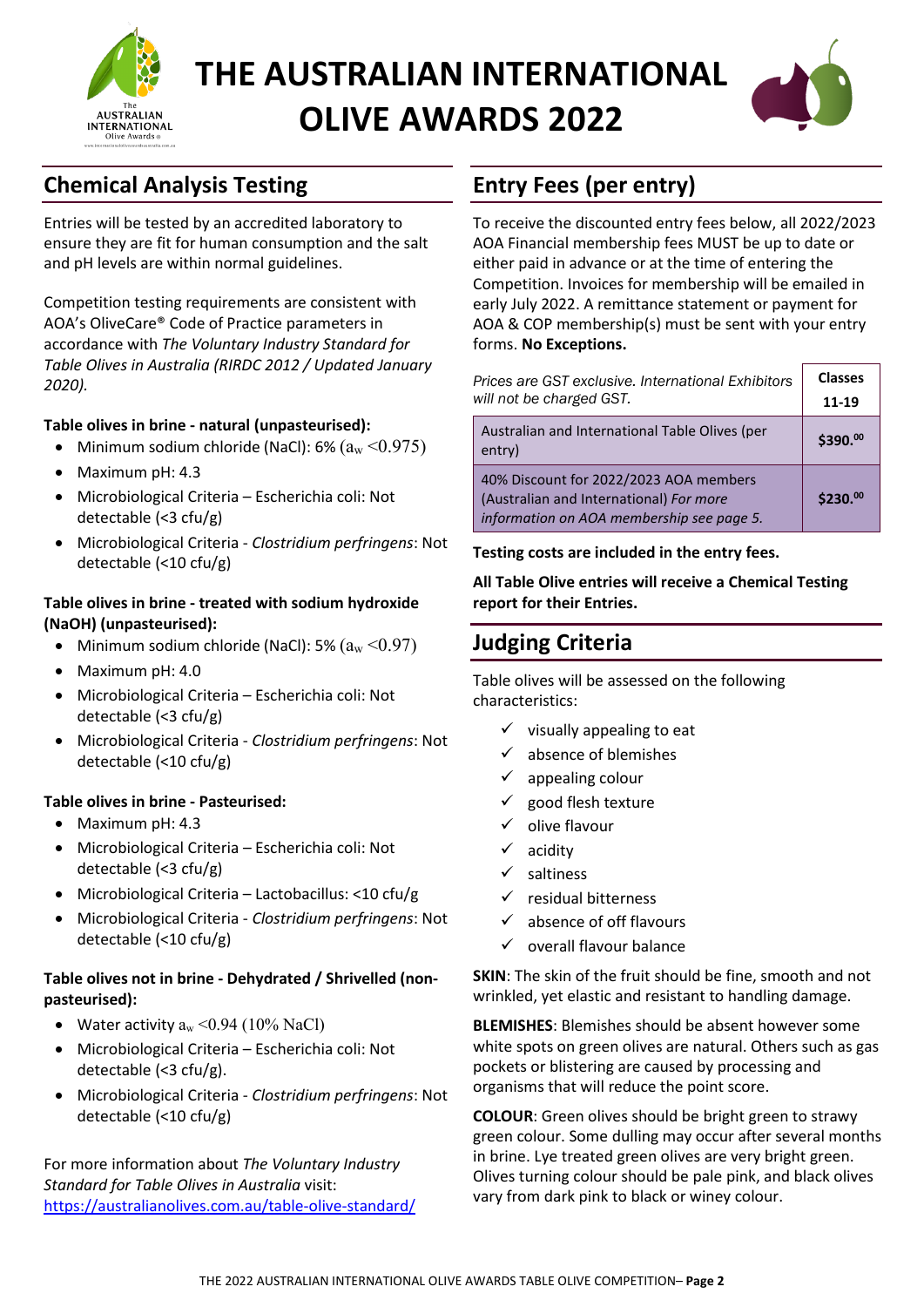



**FLESH**: Should be firm but not woody or granular. Green olives should have firm, crisp flesh, ripe or black olives will have softer flesh due to the fruit being more mature than green olives, however it shouldn't be soggy or flabby.

**BITTERNESS**: The olive shouldn't be bitter to taste but some bitterness can be balanced by the amount of saltiness and olive flavour.

**SALTINESS**: The level of salt governs the flavour of the olive and must be balanced with the bitterness and acidity.

**FLAVOUR**: the olive should have an appealing fruit flavour, which for green olives often is a typical fermentation taste but retaining 'olive' character, and for black olives is a stronger olive flavour. There should be no 'off' aromas such as rancid, cheesy or faecal aromas.

**SPECIALTY OLIVES:** Samples submitted for this award must be visually appealing and an appropriate combination of olive and stuffing. ALL food items used to stuff or flavour olives NEED TO BE **sourced from the specified Country of Origin** of the entry.

## **Table Olive Entry Requirements**

**Samples required:** A minimum of 1.5 kg of olives, packaged in three separate containers must be provided for each entry submitted. Any remaining table olives remain the property of the Australian Olive Association Ltd.

**All entries should arrive in commercial food grade packaging including glass jars with sealed lids, plastic screw-cap containers or be vacuum packed to prevent damage to the olives, container breakage, spoilage and spillage.**

**Olive harvest date:** Competition entries are NOT restricted to the current year of production. Well processed table olives will last several years and 2022 entries may include 2019-2022 product.

**Olive Testing:** All table olive entries will undergo physicochemical and microbiological testing, specifically Minimum sodium chloride (NaCl), / Maximum water activity, Maximum pH, Microbiological Criteria - *Escherichia coli* and *Clostridium perfringens* (if unpasteurised) plus *Lactobacillus* (if pasteurised), any entries found to be outside of the specifications of the Voluntary Standard for Table Olives in Australia will be ineligible for judging.

**Proof of volume:** The exhibitor agrees to accede to any reasonable request by the organising committee to prove that any entry submitted by them is commercially available in the volume specified on the entry.

#### **Additional conditions for entrants of Class 18**:

Specialty Olives: This class is divided into those containing 'chilli and/or garlic' and those 'without chilli and/or garlic'. Entries incorrectly identified may be re-categorised at the Chief Stewards discretion without notice.

#### **For more comprehensive Australian International Olive Awards Conditions of Entry visit:**

[https://internationaloliveawardsaustralia.com.au/co](https://internationaloliveawardsaustralia.com.au/conditions-of-entry/) [nditions-of-entry/](https://internationaloliveawardsaustralia.com.au/conditions-of-entry/) 

### **Awards, Trophies and Decals**

**Gold Award (86 - 100 points) Silver Award (76 - 85 points) Bronze Award (65 - 75 points)**

#### **Major Awards**

Awards may be given for the following:

 BEST TABLE OLIVE OF SHOW – COMMERCIAL VOLUME. Awarded to the highest scoring oil of the day from a producer whose total commercial production exceeds 2000 kilograms. All classes eligible.



- **BEST TABLE OLIVE OF SHOW BOUTIQUE VOLUME.** Awarded to the highest scoring oil of the day from a producer whose total commercial production is 2000 kilograms or less. All classes are eligible.
- **Best Northern Hemisphere Table Olive**
- **Best Southern Hemisphere Table Olive**
- Best Australian Table Olive
- Champion Green Olives (Class 11) & Reserve Champion
- Champion Medley (Class 12) & Reserve Champion
- Champion Black Olives (Class 13) & Reserve Champion
- Champion Kalamata Olives (Class 14) & Reserve Champion
- Champion Wild Olives (Class 15) & Reserve Champion
- Champion Dried Olives (Class 16) & Reserve Champion
- Champion Flavoured Olives (Class 18) & Reserve Champion

#### **Official Award Decals**

2022 Medal Decals and digital medal artwork will be available to order and pay for online. Details of online ordering and postage will be emailed to entrants on the 3th October 2022.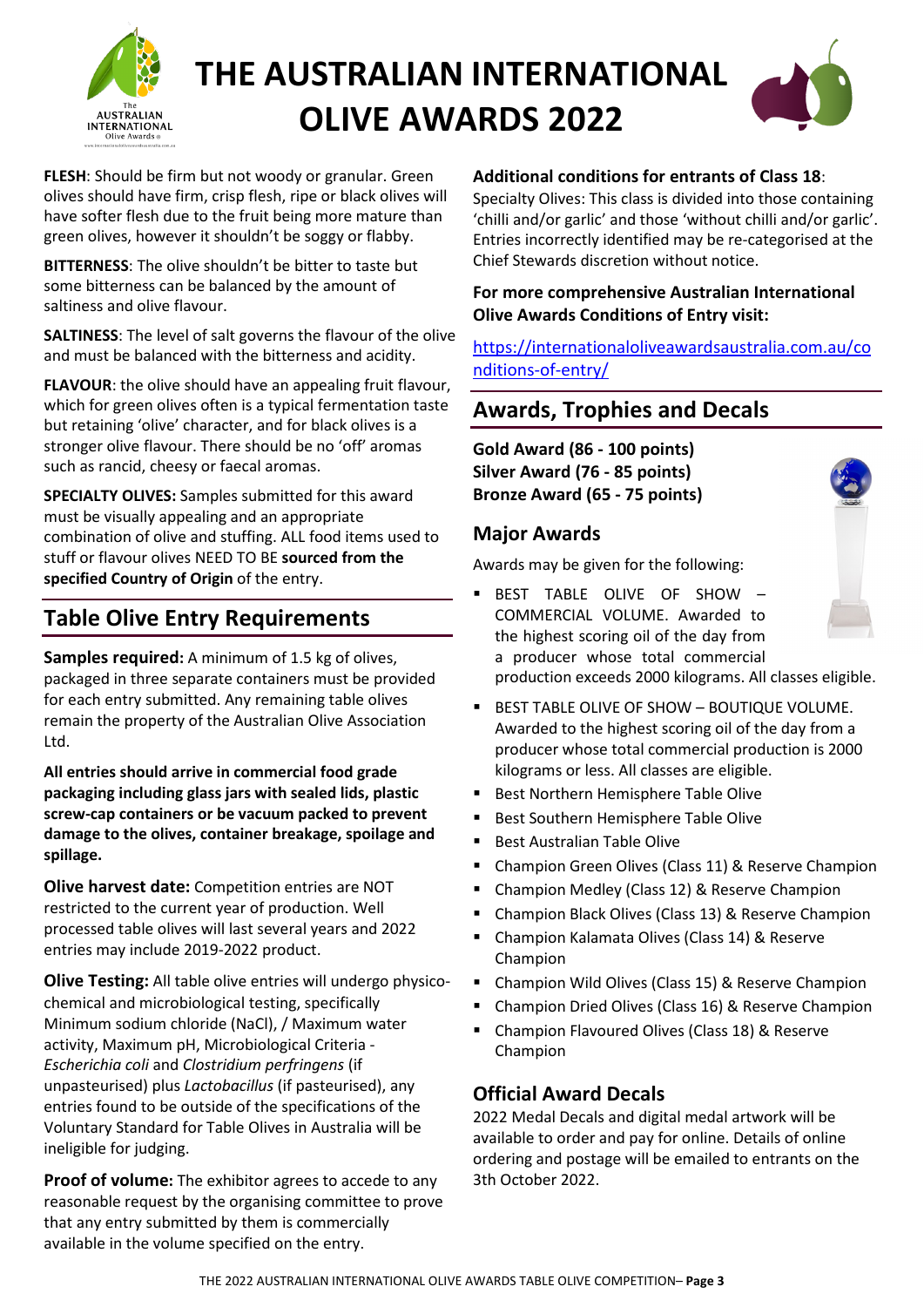



See Conditions of Entry and the Australian International Olive Awards Logo and Medal Decal Guidelines for more information more about Decal use.



**CLOSING DATE OF ENTRIES FRIDAY, 26th August at 5.00 pm CST**

### **Results**

All entrants will be emailed their personal results by Monday the 3rd October. This email will include competition results including any medals won and notification of any major award achievements. The email will include a link to online decal ordering. Medal certificates and any major awards will be will be posted to winning entrants.

## **Product Images**

All products and labels will be photographed with a white background and used for marketing purposes. Entrants will have the opportunity to purchase the high-resolution JPEG image/s of their products to use for their own promotion. Purchasing details will be emailed on the 3rd October 2022.

### **How to Enter**

- 1. Go t[o https://internationaloliveawardsaustralia.com.au](https://internationaloliveawardsaustralia.com.au/)  and complete your online entry by clicking on the EVOO, Flavoured Oils and Table Olives links at the top of the home page. Fill in your entry details and **Add to Cart**. You can add as many entries in this category as needed. When finished, click **View Cart** and your entries will be detailed. To enter another category (Flavoured Oils, Table Olives, EVOO) click on the '**To enter more entries click here'** link at the bottom of the page.
- 2. Once you have completed your entries, they will all be in your **Cart**. When finished, click the **Proceed to checkout box.** You then need to fill in your contact and company billing details. When you first register with the online entries, you will be emailed a username and password to use to view your entries and make further entries. If you entered the 2018 or 2019 competition, your username and password will be the same.
- 3. Then click on **Place Order** to make the payment by credit card. All payments will be made in Australian Dollars. You will receive an emailed receipt of the entries you entered and the payment made.
- 4. Alternatively, you can download and complete the 2022 Australian International Olive Awards Entry Form from the same webpage. If you use a hard copy entry form you will be emailed an invoice from the AOA. Be sure to complete the Entry Declarations. A \$20 handling fee will be incurred for all paper entries.
- 5. Clearly mark each container (tin/jar/tub) with the 4-digit Exhibit ID Code used on this entry form. Use a separate code for each different type of table olive entered. The front label will be photographed so place code sticker at the back of packaging. See example below.



6. Send your adequately packed and labelled entry(s) with a copy of your entry details (online entry receipt or hard copy entry form), oil analysis (classes 1 - 6) and payment receipt to:

#### **AIOA Head Steward, Trudie Michels, C/o 8 Alexander Avenue, Cumberland Park SA 5041 Australia.**

Entries must be received by Friday 26<sup>th</sup> August 2022.

- 7. The AOA recommends that you track your parcel to make sure it reaches the intended address on time. The AOA is not responsible for shipping or customs charges.
- 8. For more information about packing your entries visit: [https://internationaloliveawardsaustralia.com.au/how](https://internationaloliveawardsaustralia.com.au/how-to-pack-and-send-your-aioa-entry-samples/)[to-pack-and-send-your-aioa-entry-samples/](https://internationaloliveawardsaustralia.com.au/how-to-pack-and-send-your-aioa-entry-samples/)

**IMPORTANT: Carefully wrap each pack individually with bubble wrap or other suitable shock absorbent material to avoid entries being broken during transit. We also recommend placing each wrapped entry into a large plastic Ziplock back. Should the bottle break, the damage will be contained. Broken entries will not be included for judging and fees will not be refunded.**